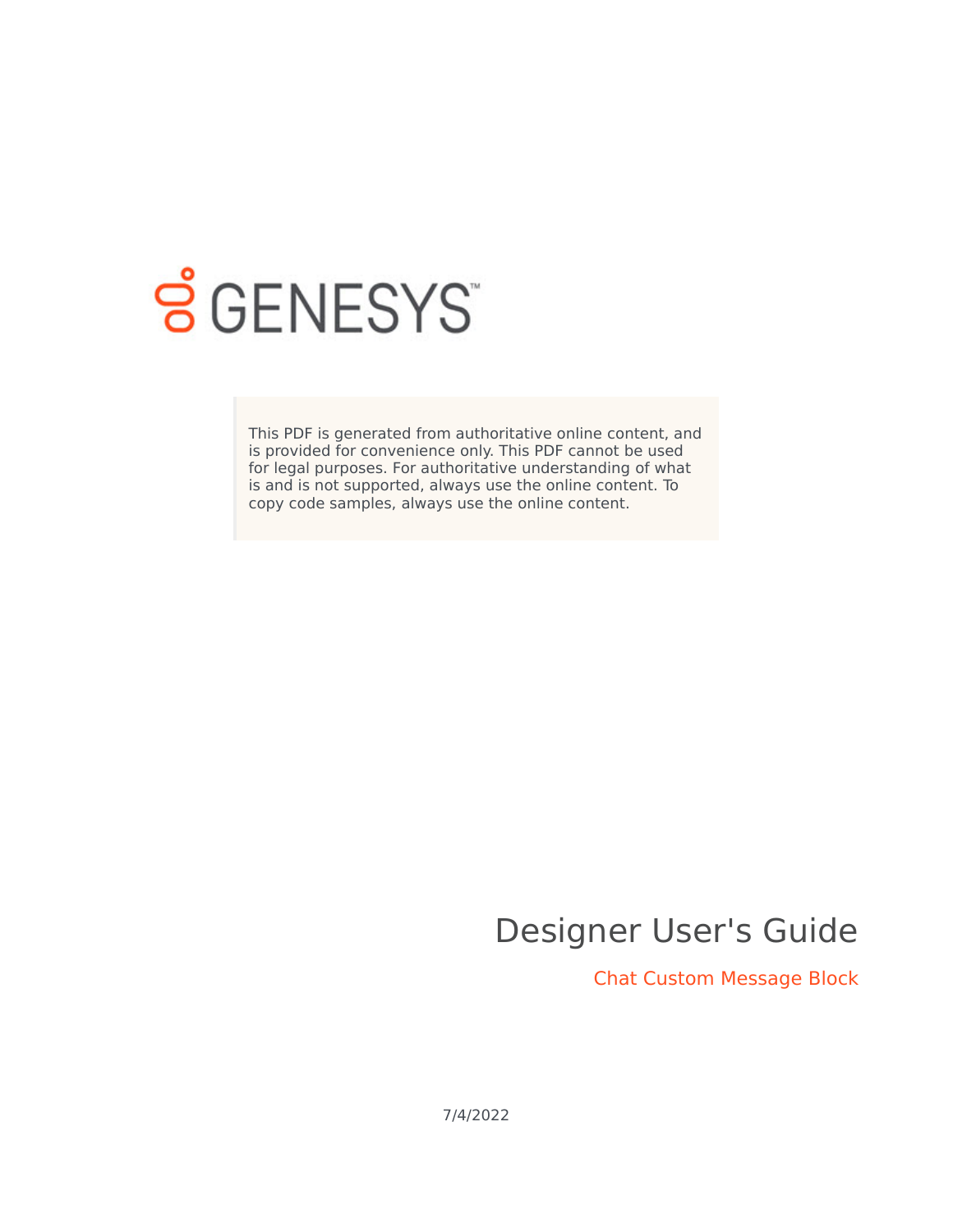## Contents

• 1 [Custom Messages tab](#page-2-0)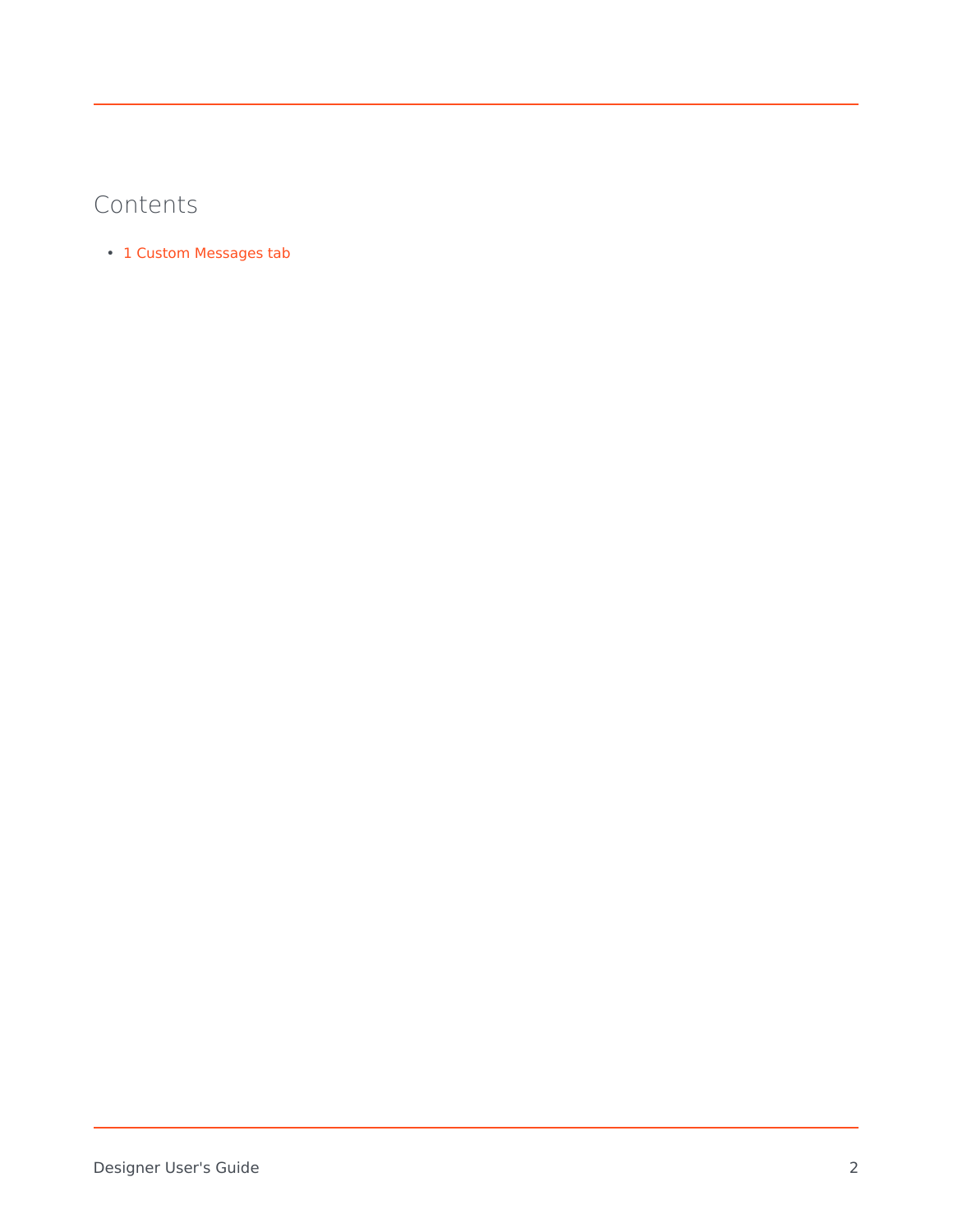

•

• Administrator

Use this block to send a custom chat message to a contact.

#### **Related documentation:**

You can use the **Chat Custom Message** block to send a custom chat message to a contact. You can create a message using plain text, or specify a variable that contains the message you want to send.

#### Important

The **Chat Custom Message** block does not support Standard Responses or Field Codes. It also cannot be used as a busy treatment. This block is only supported for Designer deployments that are using *legacy* chat services (i.e. Chat Version 8.x). If you are not sure if this applies to your deployment, contact your Genesys representative.

### <span id="page-2-0"></span>Custom Messages tab

Use the **Custom Messages** tab to add and manage chat messages.

**Nick Name** (optional) is the name that chat contacts will see as being the sender of the custom chat message. You can enter a name, select a variable, or leave this field blank.

Click **Add Message** to enter the value of the message. If you want to specify the value with a variable, select **Var** and choose the appropriate variable.